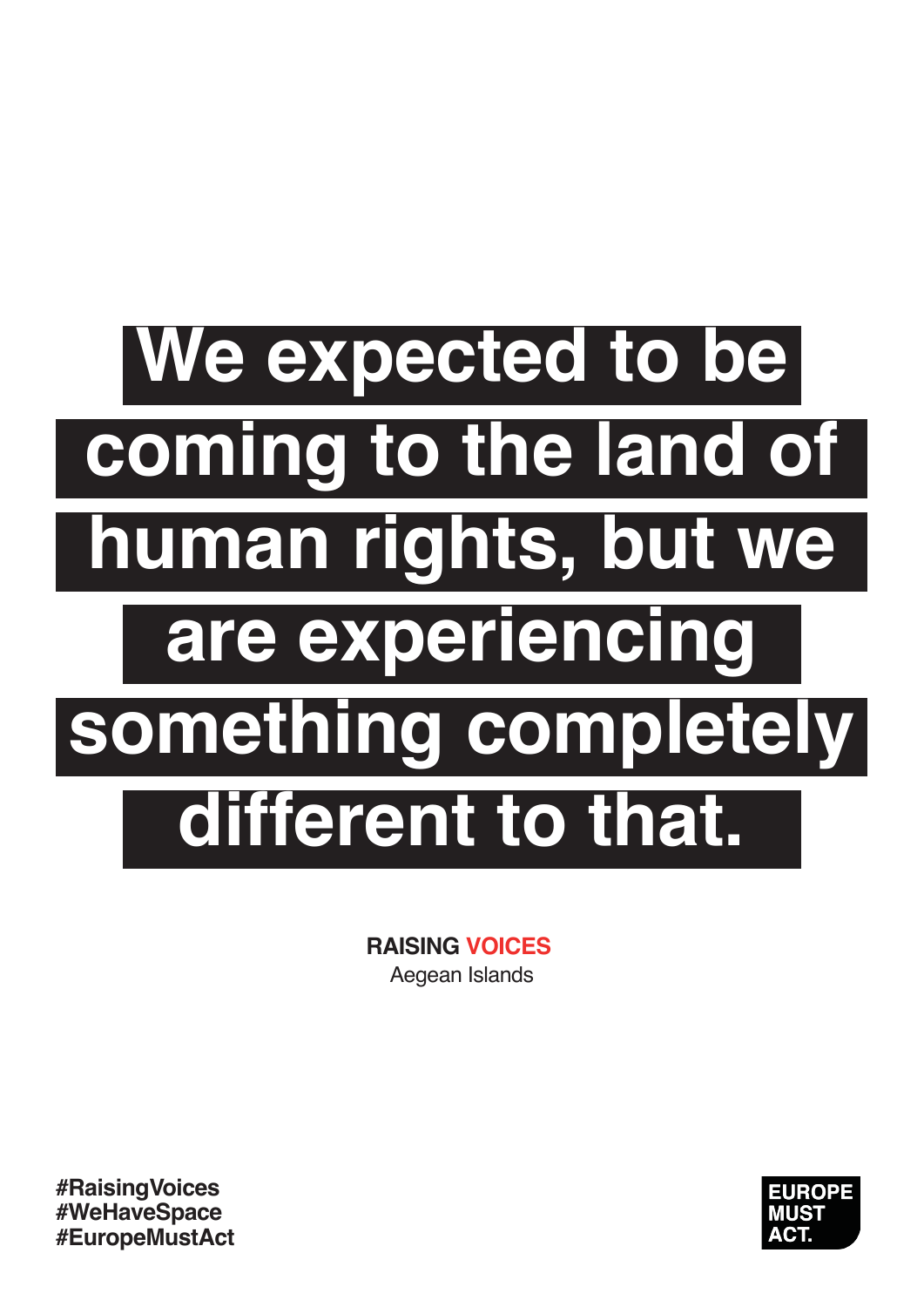# **It is so hard for me wait three years for someone why I left an interview, to tell my country, and to wait three years until they tell me whether I can stay or not.**

**RAISING VOICES** Aegean Islands

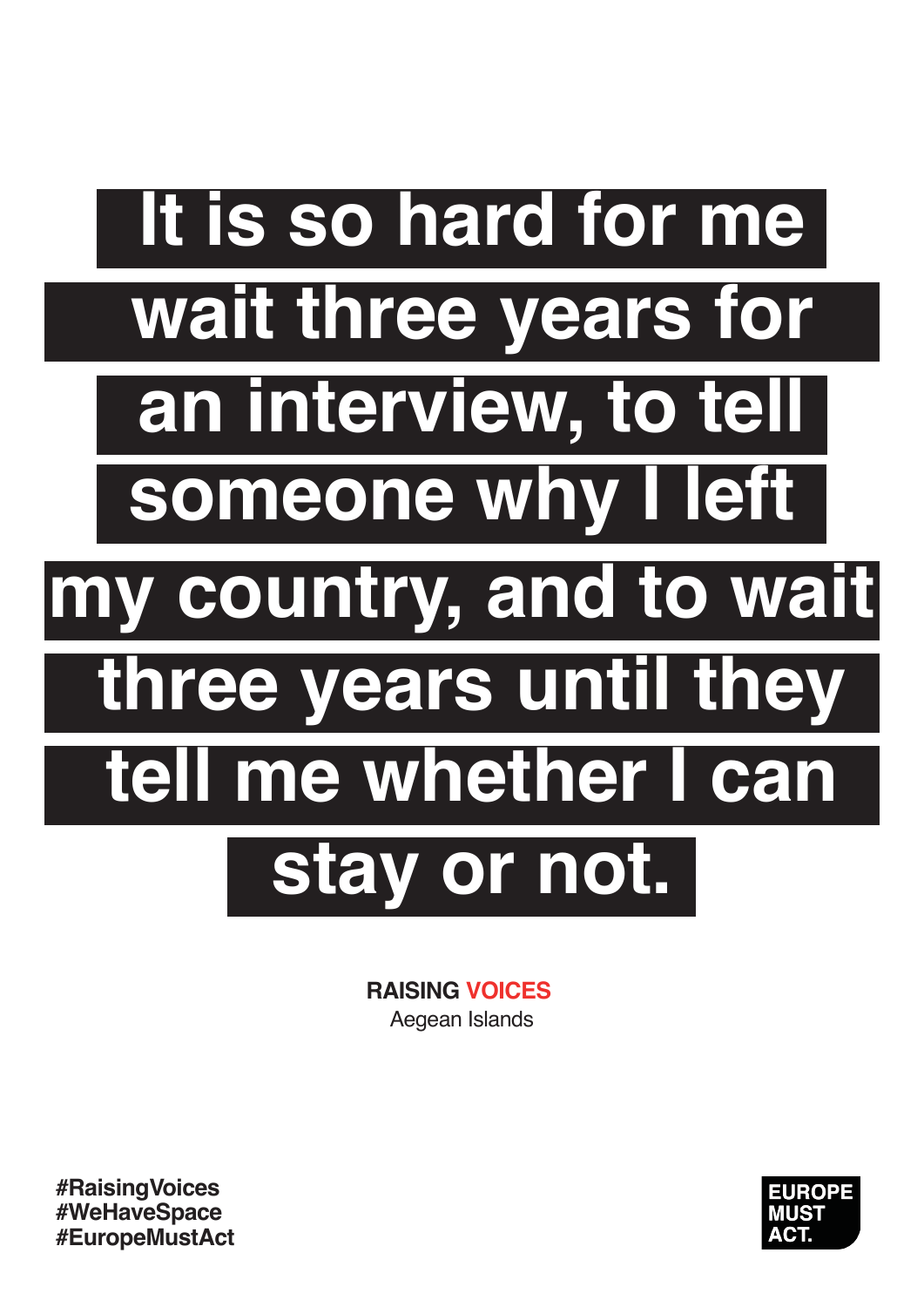### **Everyone is tired, there are queues fights in the queues everywhere, there are for the toilets and in the queues for the shower.**

**RAISING VOICES** Aegean Islands

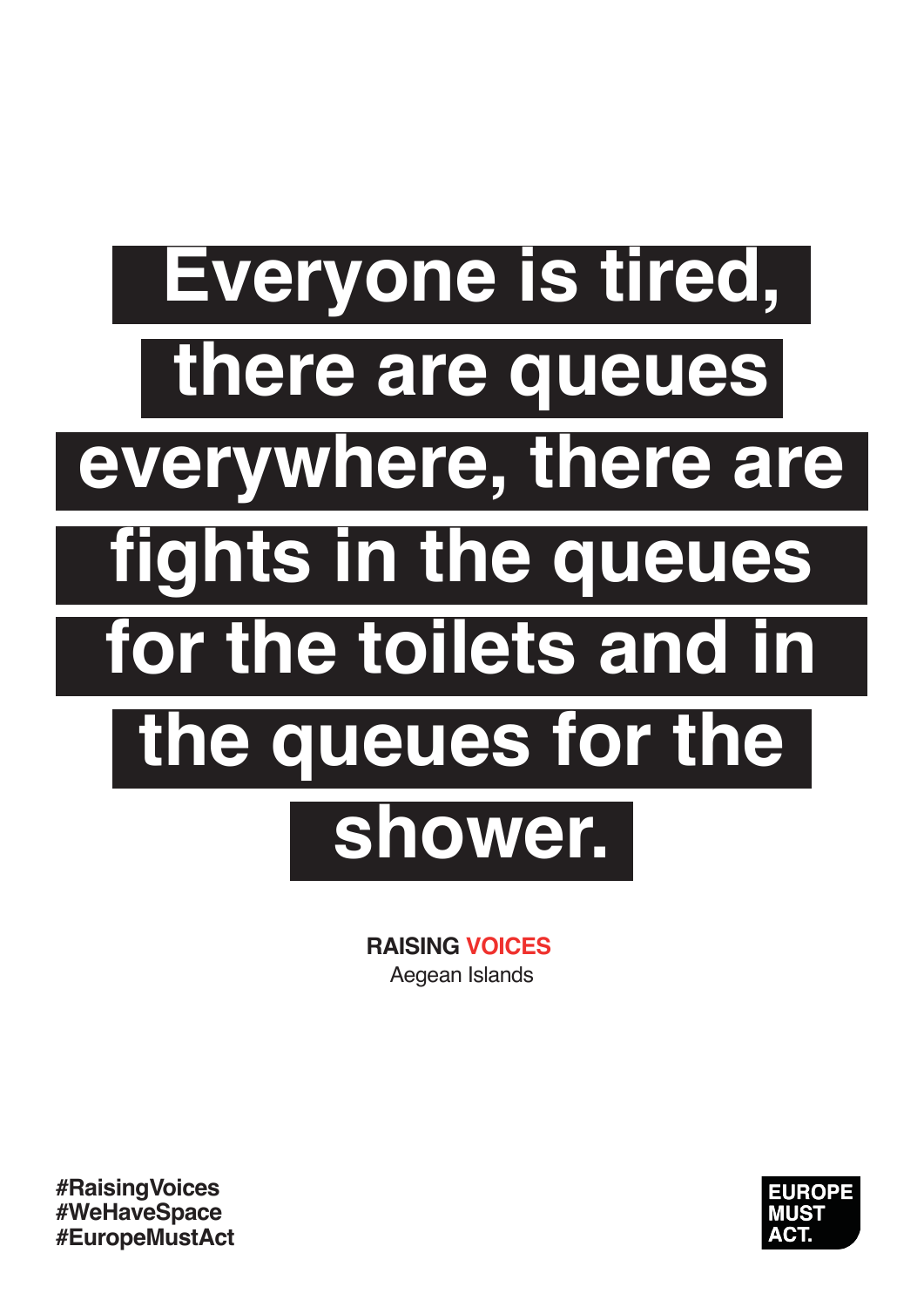## **We have no facilities. There is no way to is no way to cook use electricity; there food for ourselves.**

**RAISING VOICES** Aegean Islands

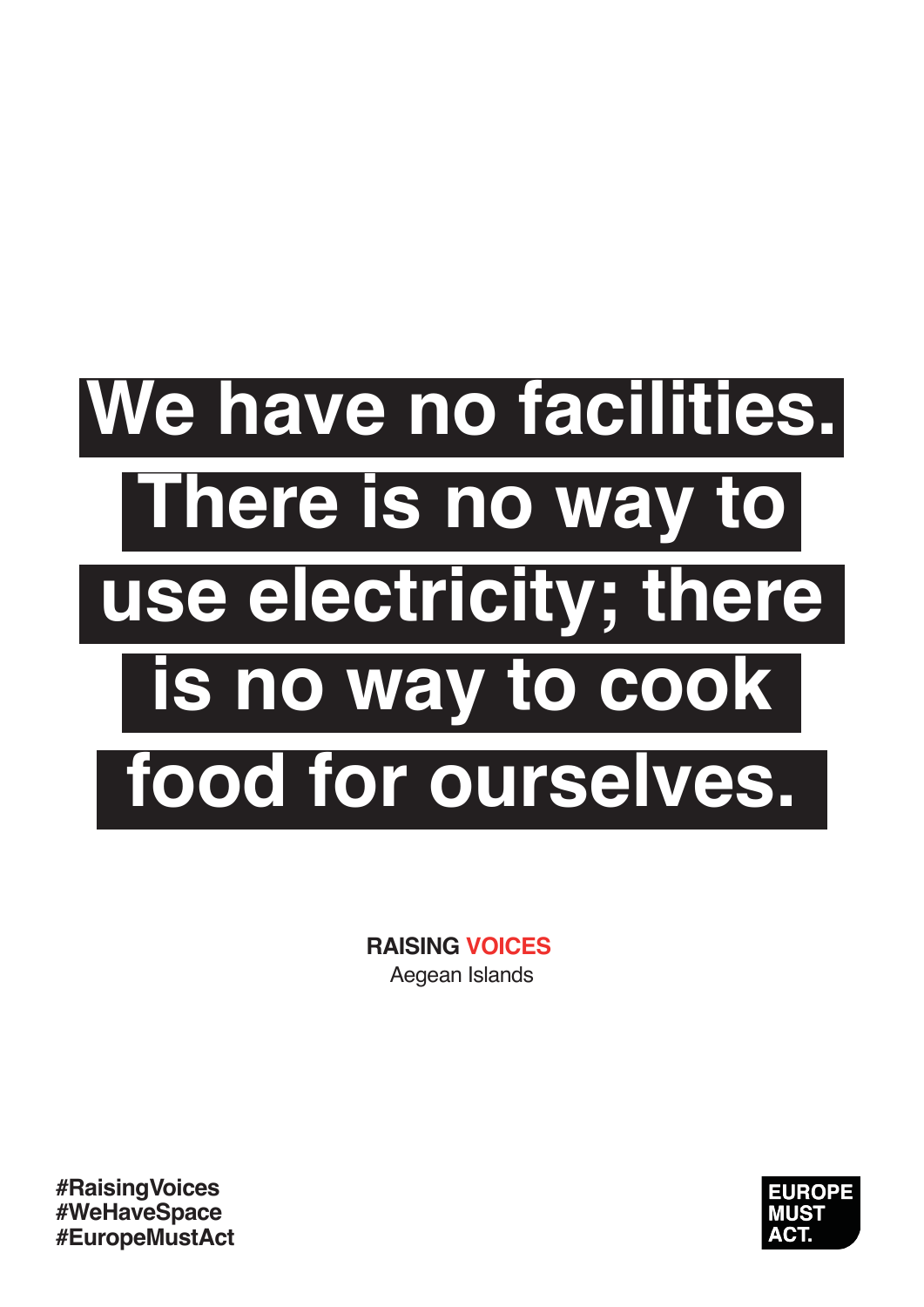#### **Everyone's just trying to survive, they can cope with. in a way or shape**

**RAISING VOICES** Aegean Islands

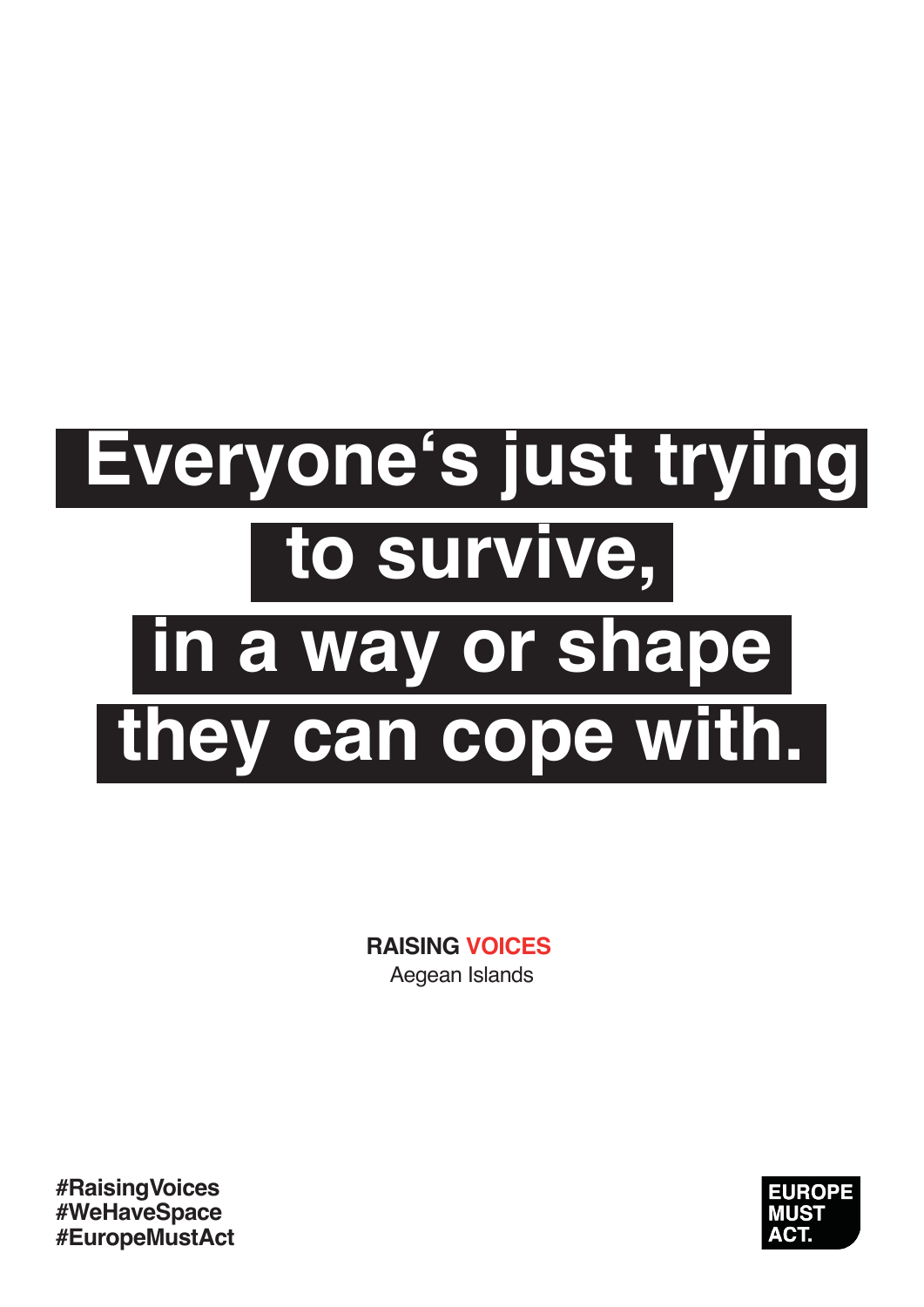## **In my thoughts, new life, a new identity. I came to a land of But it was the opposite. integrate and gain a here on Samos. freedom where I will I found myself a prisoner**

**RAISING VOICES** Aegean Islands

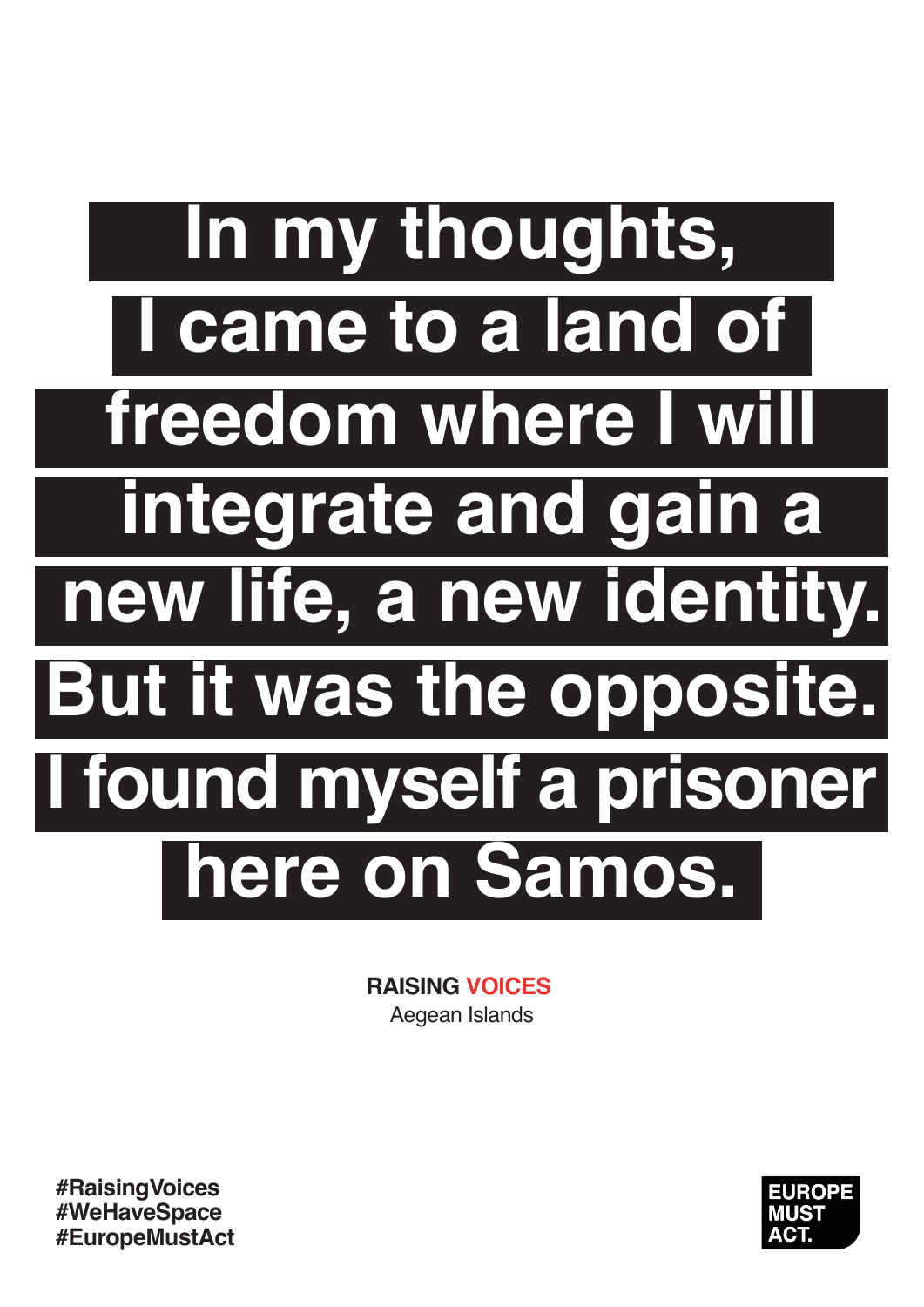### **Life is so difficult that it's comparable to hell here.**

**RAISING VOICES** Aegean Islands

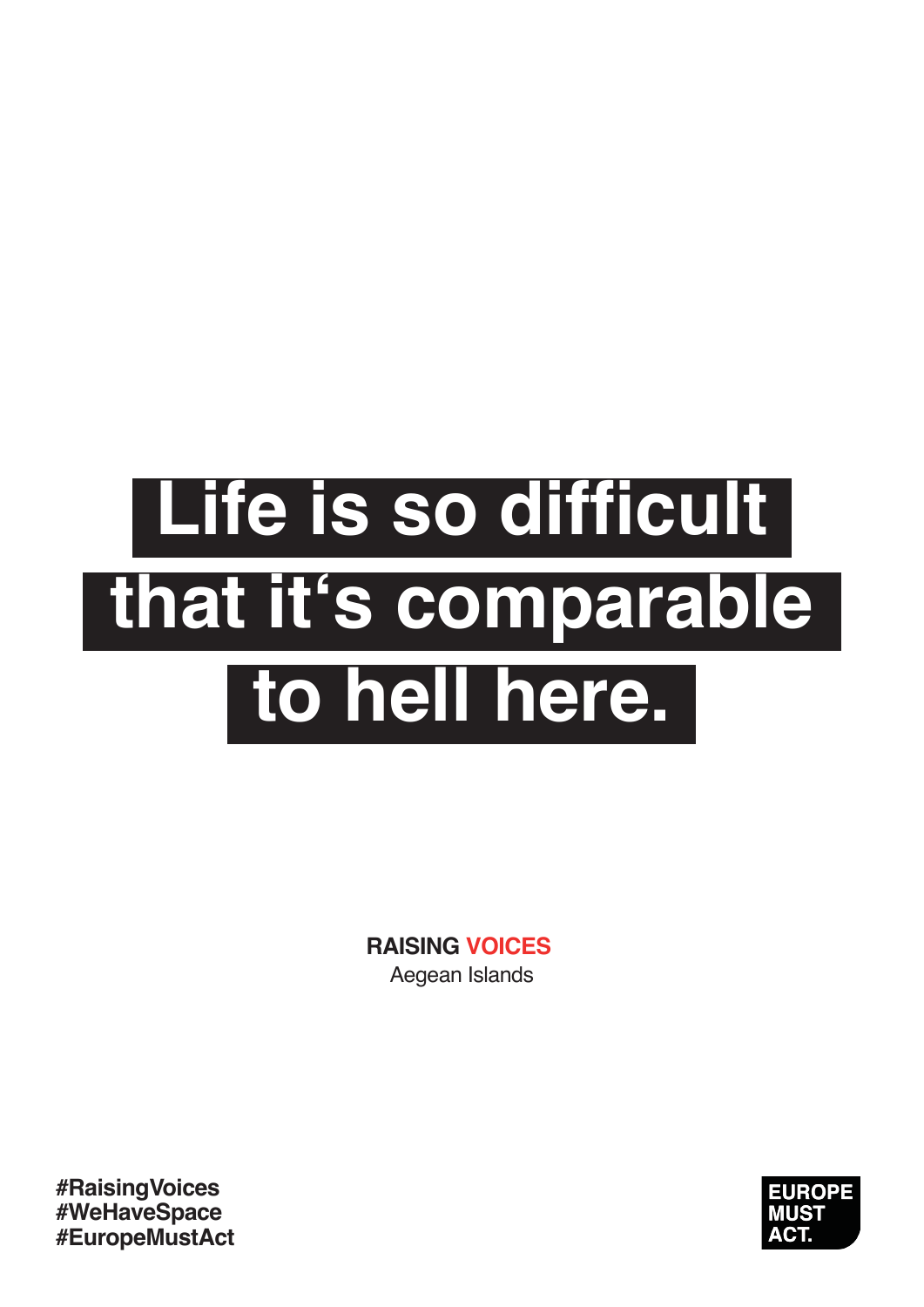## **My biggest fear to realise that I'm not is to wake up one alive anymore, that I'm dead – for my spirit but I am just a dead body. day and find myself not amongst the living**

**RAISING VOICES** Aegean Islands

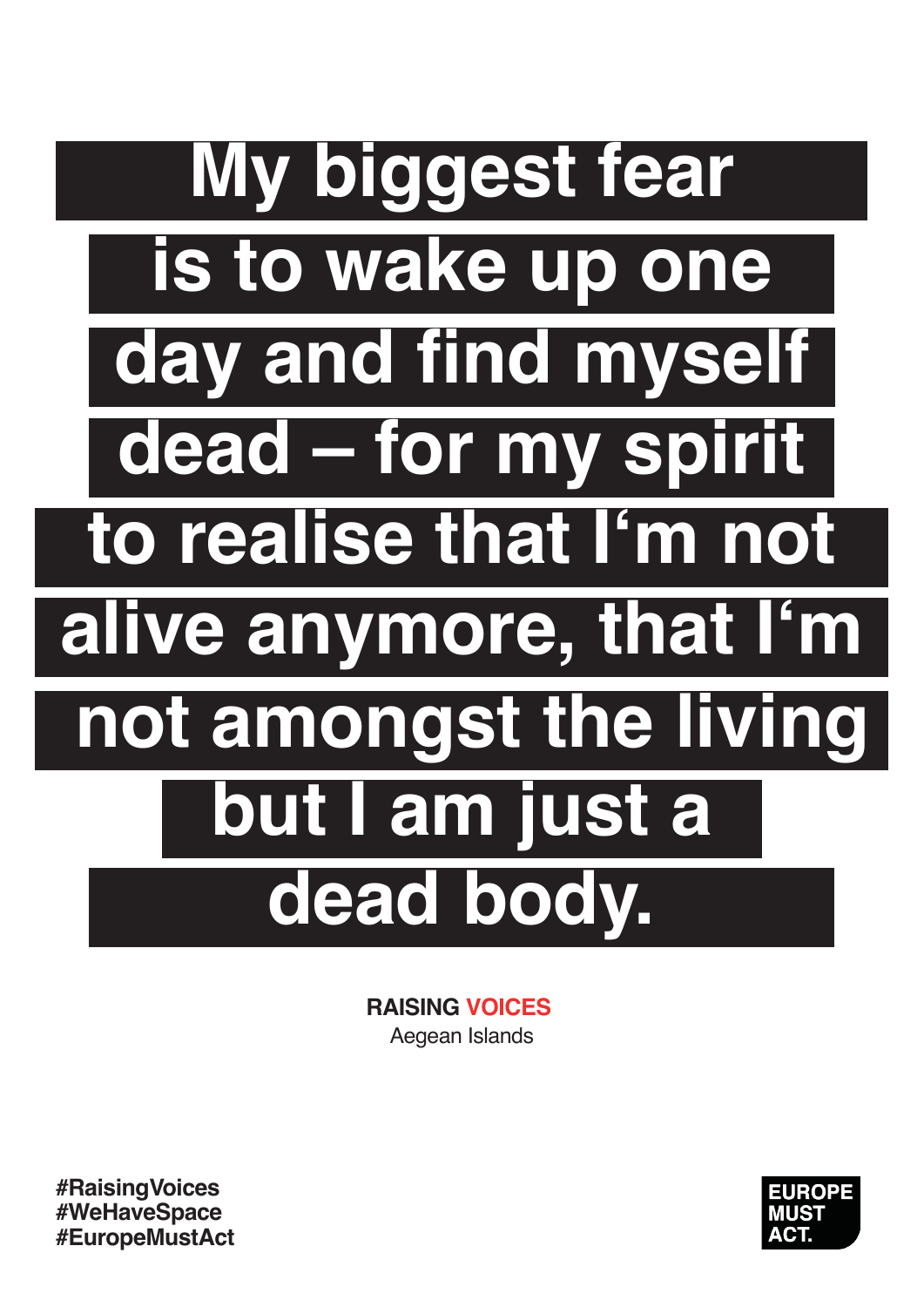# **I want help, please, from where you are, is listening to me, if the European Union I urge you from the bottom of my heart.**

**RAISING VOICES** Aegean Islands

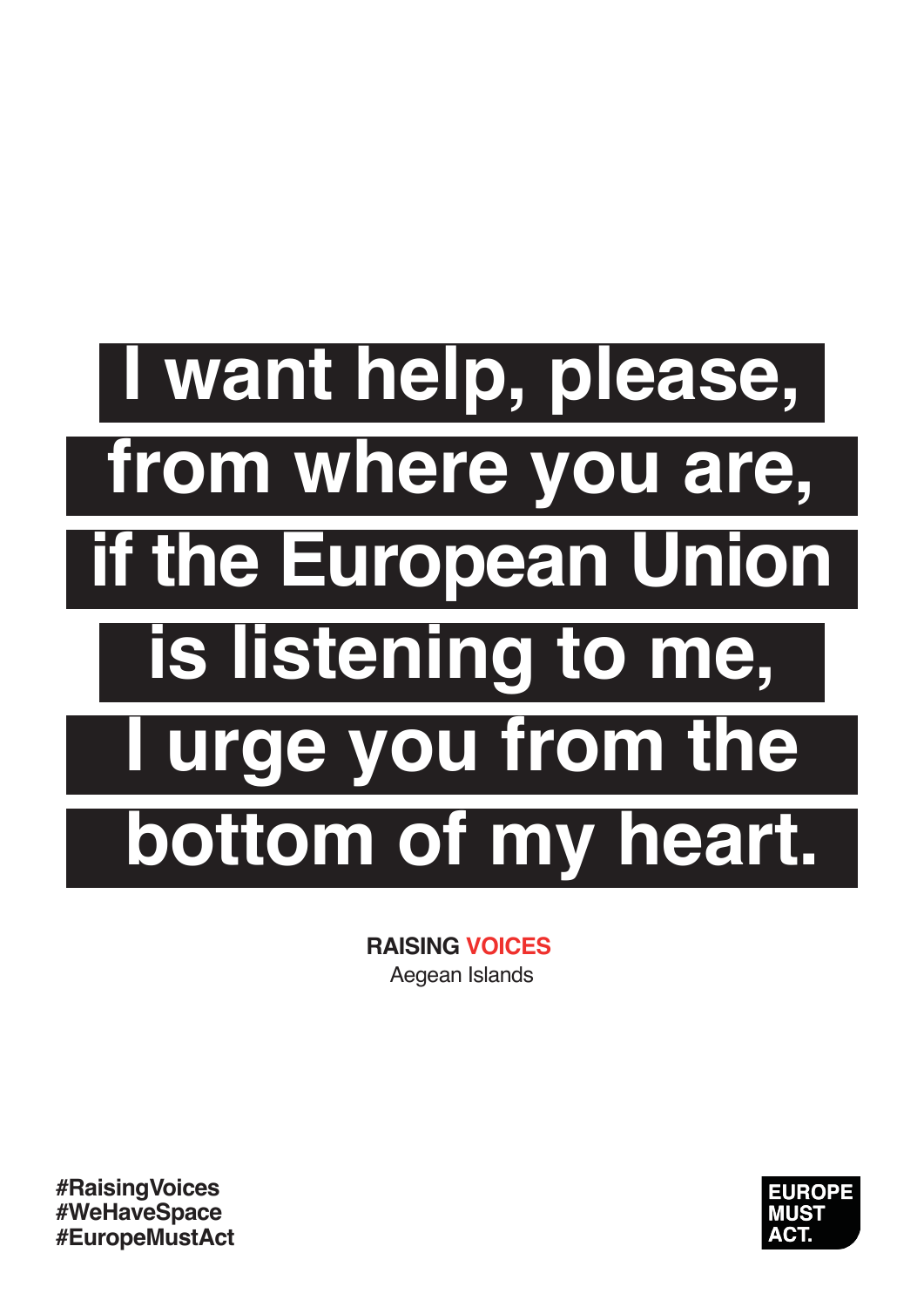# **We have left our countries to find safety for us In this camp our and for our children. lives are at risk.**

**RAISING VOICES** Aegean Islands